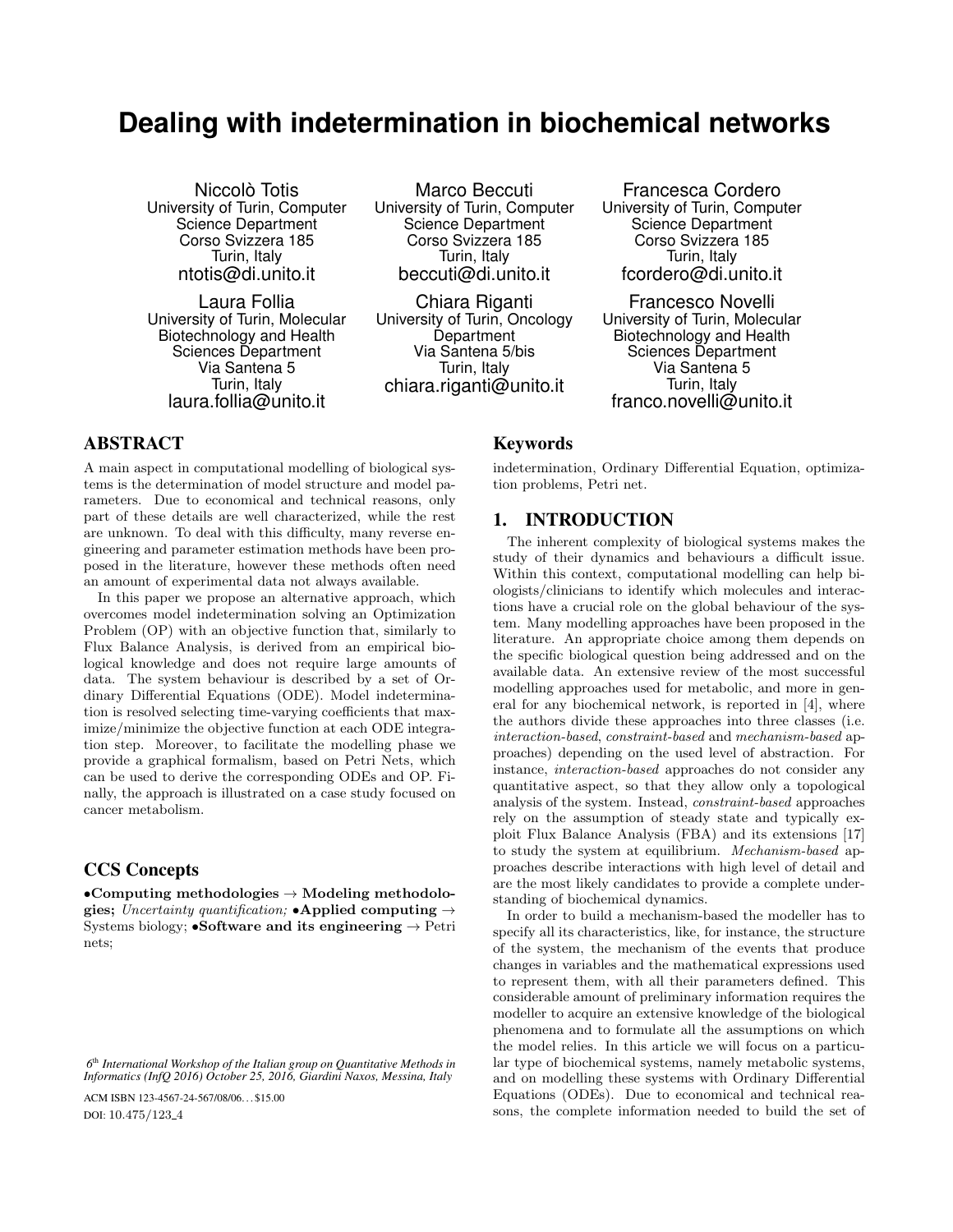ODEs is rarely available, causing the modeller to face situations of indetermination. In this study we will consider in particular those metabolic models in which part of the reactions are fully characterized while the rest are not. Two groups of reactions are thus defined: determined reactions, having well characterized structure, mathematical expression and parametrization, and undetermined reactions, described just by their stoichiometry.

Issues of indetermination have been already deeply studied in literature and solutions have been proposed at different levels, depending on the type of missing information. Techniques of reverse engineering (RE) and Parameter Estimation (PE), for instance, overcome this indetermination by means of available experimental data and optimization algorithms [4, 14, 8].

In this article we propose an alternative approach to deal with situations in which insufficient experimental data hamper the application of PE and RE methods. To overcome the lack of information concerning undetermined reactions we chose to exploit an empirical biological knowledge that helps us formulate some modelling assumptions and define an optimization problem (OP).

Since the direct definition of the ODEs and of the OP may be difficult and may require advanced modelling skills, we facilitate this process providing a high level graphical formalism based on Petri Nets (PNs). The paper is organized as follows. Section 2 gives a general outlook on other methods currently used for similar purposes, while Section 3 provides the necessary background on PNs and OPs. In Section 4 our approach is introduced: a formal definition of our PN extension and how to automatically translate a model described through such a high level formalism into the underlying ODE system and OP are provided. In Section 5 some experimental results are shown, and our method is compared to others present in literature. In Section 6 we conclude presenting some future works.

# 2. STATE OF THE ART

As mentioned in the introduction, situations of inadequate biochemical characterization are traditionally managed with Reverse Engineering (RE) or Parameter Estimation (PE) computational techniques. When the topology of the network is not known, several techniques of RE can be used. Besides topology, the parametrization of the model represents at present the main area of lacking information. The parameters required for a kinetic model include both the kinetic parameters and the initial conditions. Many parameters have been experimentally calculated with biochemical assays, and have been reported in literature, but many others are still unavailable. As some authors have pointed out, if we consider the parametrization of the mathematical expressions of enzyme activity: "for the foreseeable future, full availability of true rate equations for all enzymes is certainly an illusion" [3]. To cope with this situation, many PE techniques have proposed different approaches that aim to automatically infer model parameters from experimental data. In general, the inputs of PE methods include network topology, initial conditions and discrete-time time series of some biochemical species present in the model. When parameters and network topology are unknown, PE has to be embedded in the solution of a Reverse Engineering problem [4]. Instead, if parameters and initial conditions are unavailable, a joint state-kinetic constants estimation (see,e.g., [12]) has to

be performed. PE performs a global optimization of a fitness function which evaluates the distance between the simulated solution and the experimental data points. Several alternative optimization algorithms can be found in literature, each adopting a specific approach to escape from local minima and to limit the computational complexity. The difficulty of PE lies in the availability of experimental data, which in many real cases are very scarce. In this paper we present an approach that can be used in situations where both part of the network structure and part of the parametrization are unknown, representing an alternative to a PE embedded in a RE process. Differently from these techniques, our method tries to escape a strict dependency from experimental data using an OP that relies on biological empirical knowledge. This OP exploits an objective function that is conceived to represent a specific biological behaviour or phenotype, as it will be discussed in Section 5.

The use of an objective function with a biological meaning has already been incorporated in Flux Balance Analysis and Cybernetic Modelling (CM). In most FBA studies the objective function describes an objective that we believe is physiologically relevant for the cell, like the maximisation of biomass. This is used to predict a physiological behaviour of the cell. The idea that a system, like a cell, seeks a biological objective is justified acknowledging the apparent goal-directedness of nature. Other computational approaches, like cybernetic modelling [21], have taken advantage of this concept, which has been formally defined with the word teleonomy. A teleonomic view of nature indeed considers that the genetic programs of all living organisms has been shaped by evolution in a way that highly performing phenotypes have been selected [21]. Both FBA and cybernetic modelling have proved that this perspective can be used in different ways to simulate real biological behaviours. However, referring to the modelling categories defined in the introduction, FBA pertains to the group of constraintbased models, which are able to offer only a representation of the system at steady state. In FBA, the assumption is that the period in which the concentrations of biochemical species fluctuate can be neglected, while primary relevance is attributed to the condition in which the system is at equilibrium, i.e. when concentrations do not change in time any more. A further improvement of FBA is represented by dynamic Flux Balance Analysis (dFBA), proposed by Mahadevan and coworkers [19]. Here the extracellular space is modelled dynamically while inside the cell the steady-state assumption holds. In dFBA an ODE system is built to describe all extracellular events while the distribution of intracellular fluxes is calculated via a static optimization algorithm (SOA) or a dynamic optimization algorithm (DOA). For reasons of similarity with our approach we will focus specifically on the SOA algorithm, in which a biological objective function, like cellular growth rate or biomass, is maximized at each integration step of the ODEs. It is worth highlighting that dFBA always considers the intracellular system at steady state, so it neglects all the dynamic fluctuations of internal metabolites. In the field of mechanism based models, the CM [21] closely follows the teleonomic perspective, producing a long history of progressive refinements of their technique. Besides teleonomy, the CM approach also assumes that (i) the topology of the network is completely known, that (ii)metabolic enzymes are regulated at the gene expression level or via allosteric mech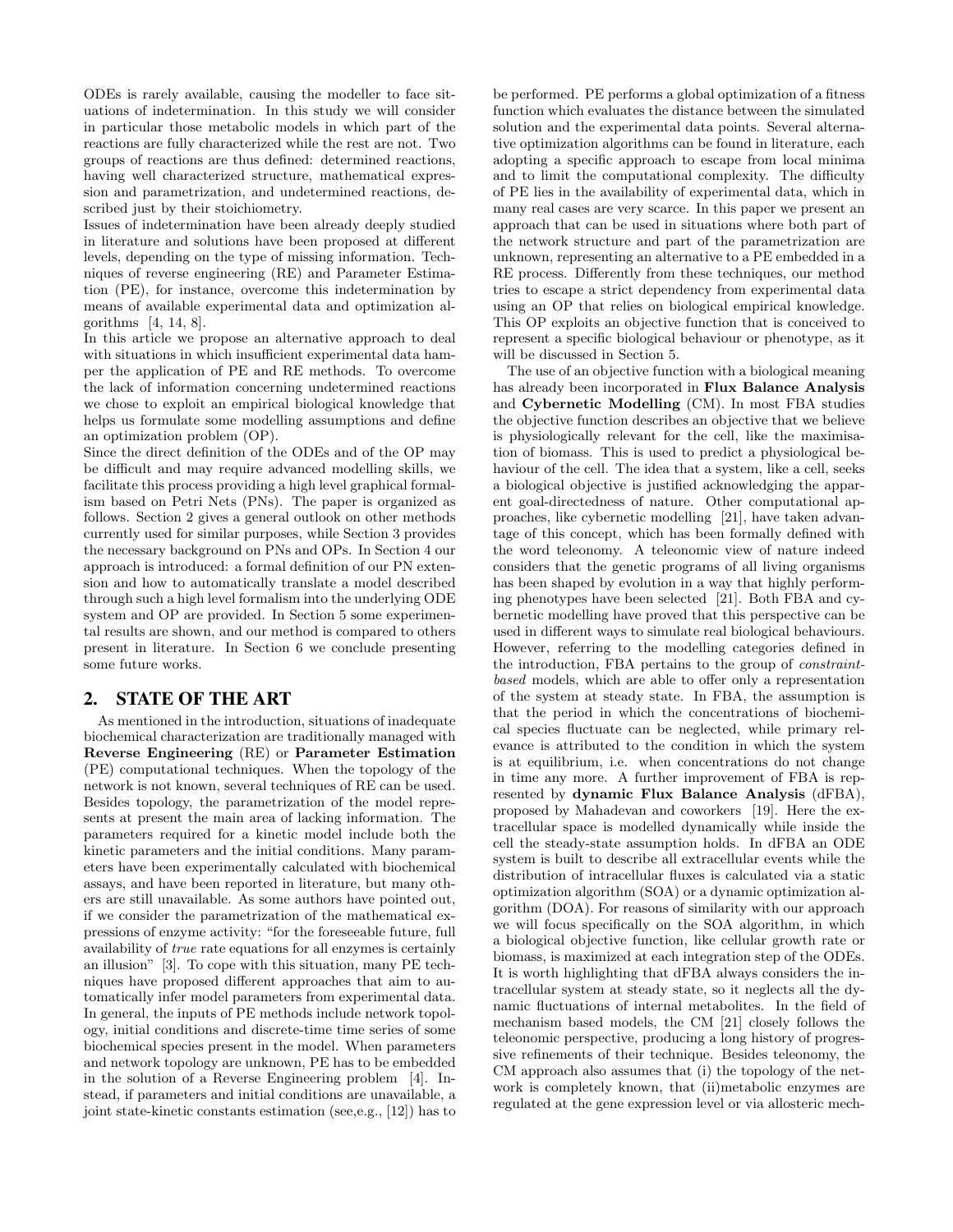anisms, that (iii) some economic principles govern the way the cell implements these regulations, meaning that the cell, as if it were a rational investor, enhances those reactions that assure the highest yield in terms of the objective function. Finally CM assumes that (iv) accurate mathematical expressions with a complete list of kinetic parameters are available. These assumptions limit the good predictions of cybernetic models only to situations in which all parameters are available or where sufficient experimental data allow PE methods to be employed.

#### 3. BACKGROUND

In this section we first introduce a brief overview of the (Stochastic) PN (SPN) formalism highlighting how it is possible to derive from an SPN model an ODE system that can be used to study the system's behaviour. Subsequently, we will re-call the basis of the OPs and their solution techniques which will be used in the sequel of this paper.

Stochastic Petri Nets. PN and their extensions are graphical modelling formalisms which are becoming quite popular to build models of biological systems. The reason of this appeal is their capabilities of representing in a simple and intuitive manner many important features of these systems and thus of constructing models that are easy to understand also by non-mathematicians and non-computer scientists. PNs are bipartite directed graphs with two types of nodes called places and transitions. The places, graphically represented as circles, correspond to the system variables (e.g. enzymes and compounds), while the transitions, graphically represented as rectangles, encode the events (e.g. interactions among biochemical entities) which cause the system evolution. Arcs connecting places to transitions (and vice versa) express the relations between states and event occurrences. Places can contain tokens, graphically represented as black dots, that in the context of systems biology, often describe the number of molecules of the corresponding entities. An example of a PN model is shown in Fig. 1 which describes glycolysis in human red blood cells.

The state of a PN, called marking, is defined as the number of tokens in each place. An example of marking for the PN in Fig. 1 is showed in the third column of the Table in Fig. 2 . The system evolution is given by the occurrence of enabled transitions, where a transition is enabled if each input place contains a number of tokens greater or equal than a given threshold defined by the multiplicity of the corresponding input arc. A transition occurrence, called *firing*, removes a fixed number of tokens from its input places and adds a fixed number of tokens to its output places. The multiplicities of the input/output arcs determine the number of tokens involved by transition firings. The set of all the markings, that a net can reach through transition firings from an initial marking, is called the Reachability Set (RS). Instead, the behaviour of the net is encoded by means of the Reachability Graph (RG), a directed graph whose nodes are the markings of the RS and whose arcs are tagged with the labels of the transitions that cause the corresponding marking changes.

Temporal specifications must be introduced to model and study the temporal dynamics of a PN. Several timed extensions have been proposed in the literature [18]. In this paper we focus on Stochastic PN (SPN) [15], in which exponentially distributed random delays (interpreted as durations of certain activities) are associated with transition firings. Thanks to this assumption the temporal behaviour of the system can be modelled with a random process governed by the so-called Chapman-Kolmogorov differential equations [5]. These equations correspond to the Master Chemical Equations [6] that are used to describe the behaviour of biological systems, thus making this formalism quite attractive for these types of applications. Specifically, the underlying stochastic process corresponds to a Continuous Time Markov Chain (CTMC) that can be represented as a graph isomorphic to the RG of the net. Formally an SPN can be defined as follows:

DEFINITION 1. A stochastic Petri net system is a tuple

$$
\mathcal{N} = (P, T, I, O, \mathbf{m}_0, \lambda)
$$

where:

•  $P = \{p_i\}_{1 \leq i \leq n_p}$  is a finite and non empty set of places of cardinality  $n_p$ ;

•  $T = \{t_i\}_{1 \leq i \leq n_t}$  is a finite, non empty set of transitions with cardinality  $n_t$  and such that  $P \cap T = \emptyset$ . All these transitions are Timed transitions which fire with a random delay characterized by a negative exponential probability distribution;

•  $I, O: P \times T \rightarrow \mathbb{N}$  are the input, output functions that define the arcs of the net and  $\overline{that}$  specify their multiplicities; •  $m_0$ :  $P \rightarrow \mathbb{N}$  is a multiset on P representing the initial marking; the notation  $m_0(p_i)$  specifies the initial marking of the place  $p_i$ ;

•  $\lambda: T \to \mathbb{R}$  gives the firing intensities of the transitions.

The values assumed by the functions I and O can be collected in  $n_p \times n_t$  matrices (which we still call I and O) and whose entries are  $I(p_i, t_j)$  and  $O(p_i, t_j)$ , respectively. By  $I(t)$ we denote the column of  $I$  corresponding to transition  $t$  (the same holds for  $O$ ). The set of input places of transition  $t$ (i.e. the preset of t), denoted  $\bullet t$ , and the set of output places of t (i.e. postset of t), denoted  $t^{\bullet}$ , are defined as follows:  $\bullet$  t = {p ∈ P | I(p, t) ≠ 0}, and t  $\bullet$  = {p ∈ P | O(p, t) ≠ 0}.

From SPN to ODE. It often happens that, in case of very complex models, the underlying CTMC can not be derived or/and solved due to the well-known state space explosion problem. To cope with this difficulty, whenever the stochasticity of the modelled system can be neglected (e.g. due to huge number of molecules), the so-called deterministic approach can be exploited, assuming that the behavior of entities contained in a place of the net is described with an Ordinary Differential Equation (ODE) and that the whole model is specified with a system of ODEs, one for each place of the net. In the literature, different laws (e.g. Michaelis-Menten, Hill-equation, etc.) have been proposed to encode each reaction of the biological system into an ODE. Here we focus on the Mass Action (MA) law  $[20]$ <sup>1</sup> in which the ODEs describing the model have the following form:

$$
\frac{dx_{p_i}(\nu)}{d\nu} = \sum_{j:O(p_i,t_j)\neq 0} O(p_i,t_j) \lambda(t_j) \prod_{h:I(p_h,t_j)\neq 0} x_{p_h}(\nu)^{I(p_h,t_j)} - \sum_{j:I(p_i,t_j)\neq 0} I(p_i,t_j) \lambda(t_j) \prod_{h:I(p_h,t_j)\neq 0} x_{p_h}(\nu)^{I(p_h,t_j)} (1)
$$

<sup>1</sup>Observe that this choice does not affect the generality of our approach that can be applied independently of the assumed law.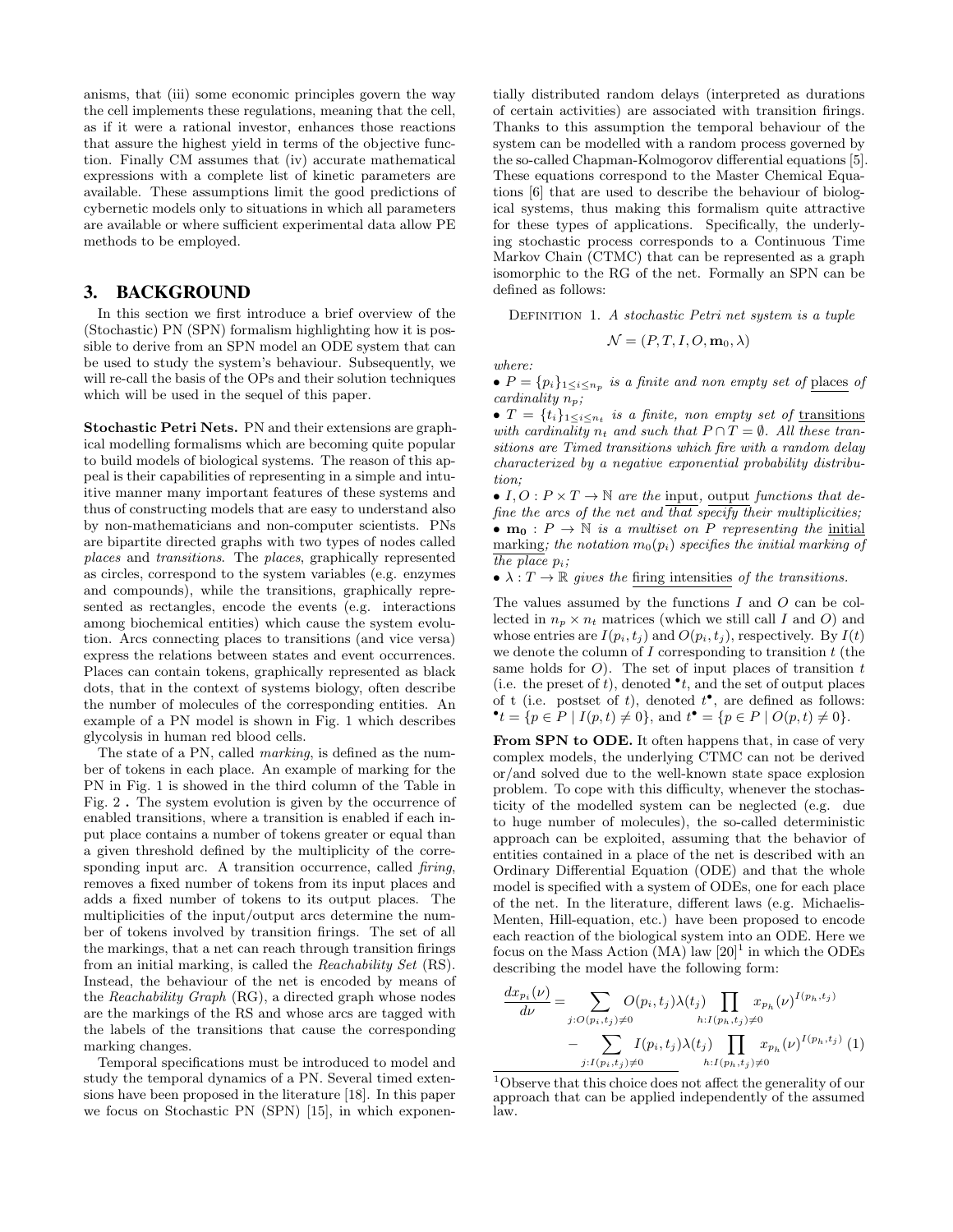where  $x_{p_i}(\nu)$  represents the amount of the entity in place  $p_i$ at time  $\nu$  assuming that  $x_{p_i}(0)$  is defined through the initial marking of the net so that  $x_{p_i}(0) = m_0(p_i)$ .

For instance, considering the PN model in Fig.1 the behavior of place GLC is described by the following ODE equation assuming the MA law:

$$
\frac{dx_{GLC}(\nu)}{d\nu} = +\lambda(K_{F_1}) \cdot x_{HK} \cdot x_{GLC} \cdot x_{ATP} \qquad (2)
$$

$$
-\lambda(K_{R_1}) \cdot x_{HK} \cdot x_{G6P} \cdot x_{ADP}
$$

Optimization problem. In Mathematics, Computer Science, and Operations Research, optimization or mathematical programming consists of minimizing (or maximizing) a function by systematically choosing the values of its variables from a set of feasible possibilities properly exploiting analytical or numerical methods. In Systems Biology optimization is not a new concept since it has been already proposed to reconstruct gene regulatory networks, transcriptional regulatory networks, protein interaction networks, conditional specific sub-networks, and active pathways [10], and to perform FBA. Formally an optimization problem with inequality constrains can be defined as follows:

minimize 
$$
\mathcal{F}_{opt}(\mathbf{y})
$$
  
subject to  $\mathcal{G}_i(\mathbf{y}) \ge b_i$ ,  $1 \le i \le l$   
 $\mathcal{L}_i(\mathbf{y}) \le c_j$ ,  $1 \le j \le m$ 

where the vector  $\mathbf{y} = (y_1, \ldots, y_n)$  is the *variable vector*, the function  $\mathcal{F}_{opt} : \mathbb{R}^n \to \mathbb{R}$  is the *objective function*, the functions  $\mathcal{G}_i(\mathbf{y})$ :  $\mathbb{R}^n \to \mathbb{R}$  and  $\mathcal{L}_i(\mathbf{y})$ :  $\mathbb{R}^n \to \mathbb{R}$  are *inequality* constraint functions, and the constants  $b_1, \ldots, b_l, c_1, \ldots, c_m$ are the *bounds* for the constraints. A vector  $y^{\bullet}$ , called *op*timal, is the solution of the OP if, among all vectors that satisfy the constraints, it is that which yields the smallest (largest) value of the optimization function:  $\forall z$  s.t.  $\mathcal{G}_1(z) \geq$  $b_1, \ldots, \mathcal{L}_1(\mathbf{z}) \leq c_m$  we have that  $\mathcal{F}_{opt}(\mathbf{z}) \geq \mathcal{F}_{opt}(\mathbf{y}^{\bullet}).$ 

We recall that an OP is called a linear program if the objective and constraint functions are linear and non-linear otherwise. As shown in the next sections of this paper, we will focus on non-linear programs in which constraints can be non-linear as well. To solve this type of OPs, several algorithms have been proposed in the literature, and the reader can find a complete survey of these methods in [11].

#### 4. OUR APPROACH

Before describing our approach in details, we introduce the biological considerations which motivated our proposal.

First, in our method we assume that both the topology and the kinetic parameters of the network are specified with different level of detail, depending on the biochemical event we are observing. Since in biochemical systems events are generally represented as biochemical reactions, we decide to divide all the reactions into two classes: determined reactions and undetermined reactions.

We assume that for determined reactions the mechanism of their biochemical interaction has been properly analysed, so that they can be clearly characterized and modelled.

Instead, regarding undetermined reactions, we assume that in this part of the network the topology is only partially known, so that while all the reagents, all the products and some modifiers are specified, we do not exclude that other modifiers could be present.

For instance, this assumption can be motivated by many studies that showed how many cells of different organisms own different isoforms of the same enzyme and that every isoform has a specific affinity for a group of molecular regulators [16]. Thus, in a specific cell, the resulting kinetic behaviour of a reaction is a direct consequence of the proportion at which these isoforms are present [16] [2]. In some situations this proportion may hardly be defined, and, even if it is known, the list of modifiers for secondary isoforms is not always clear.

Moreover, for specific conditions, like cancer, cells may present genetic mutations and quantitative alterations or isoform swithces that change the affinity between enzymes and their regulators, thus affecting the overall enzymatic dynamics. Assuming the molecular interactions of an enzyme are unclear necessarily implies that its activity is not expressible with a precise mathematical formulation.

Finally, as anticipated in Section 2, we assume that an objective function with a biological meaning can be profitably used to formulate an OP and to reproduce an actual biological behaviour. From our point of view, this biological objective can be interpreted in different ways. For instance, it can be related to its definition in FBA or CM and formulated similarly. In FBA, according to the teleonomic perspective, the objective function describes an objective that we believe is physiologically relevant for the cell, like the maximisation of biomass. This is used to predict a physiological behaviour of the cell. Inspired by other successful applications of FBA, also in our approach the objective function can express a non-physiological goal of the cell, like the maximisation of ATP production, and used to identify some property of the network, or, it may be used to impose an engineering (e.g. maximisation of the production of a particular amminoacid) or therapeutic (e.g. minimisation of some reaction fluxes vital for cancer cells) objective to a metabolic system. More in general, the objective function is intended to represent any relevant biological behaviour that has been experimentally measured or that has to be achieved. Our approach thus tries to investigate if and how this specific biological phenotype can be reproduced in a biochemical system where the topology and the parametrization are just partially known.

In details we propose a method that exploits iterative optimizations: at each simulation step, an objective function with the aforementioned biological meaning allows us to estimate the activities of undetermined reactions, and thus to obtain a complete description of system behaviour.

To facilitate the construction of the model we propose a new graphical formalism based on PN, which allows to automatically translate the model into its mathematical representation, consisting of the ODEs system and the Optimization Problem (OP).

According to this we decide to present our approach firstly introducing this new graphical formalism, and then providing its automatic translation into a ODE system in which indeterminate transitions are tackled through an OP. For this purpose we use the model of Fig.1 as a "running example" that we comment in the rest of the paper to discuss the features of this new modelling formalism.

SPN with Indetermination. The formal definition of a new PN extension called Stochastic Petri Net with Indetermination (SPNI) is the following: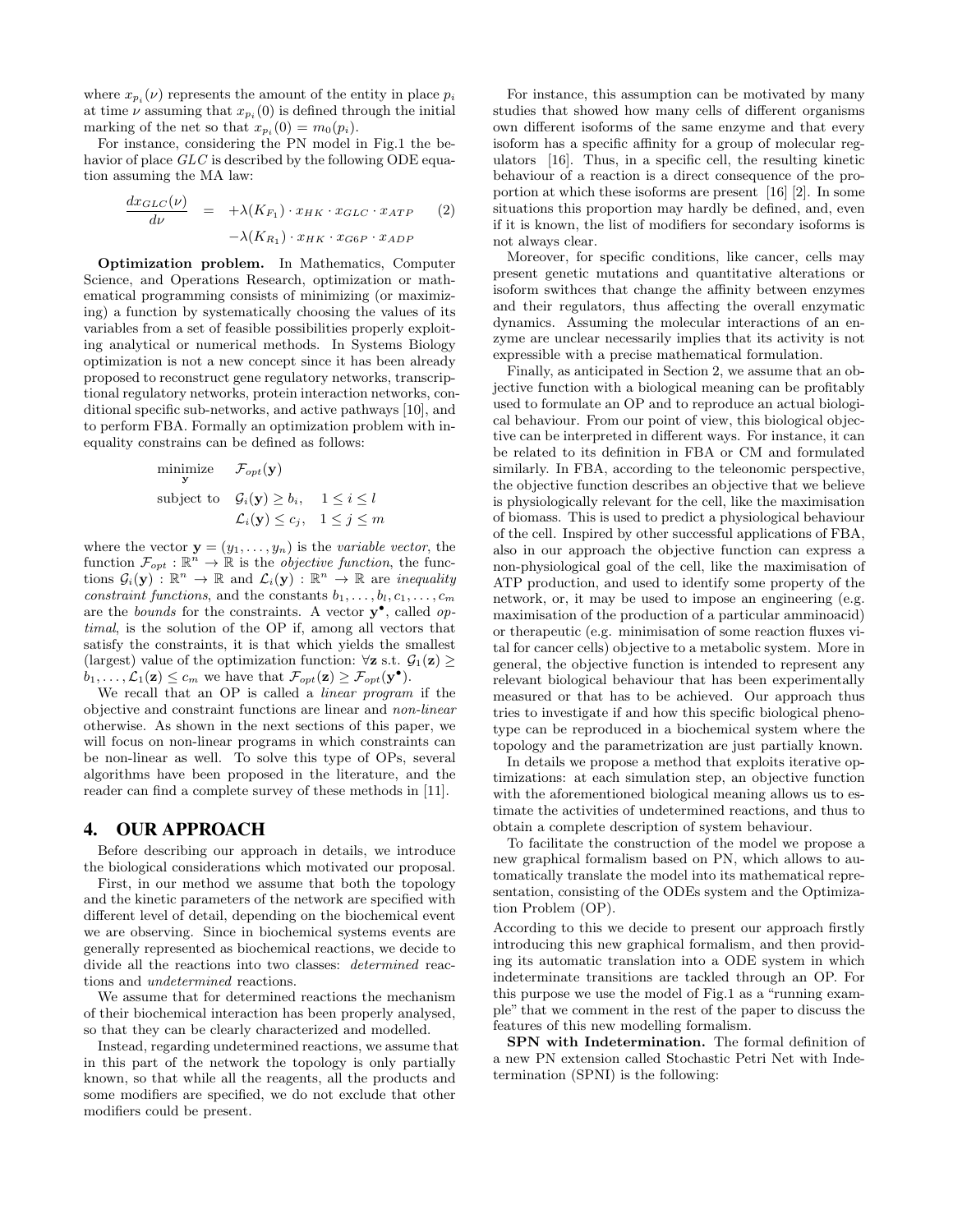DEFINITION 2. A stochastic Petri net with indetermination is a tuple

$$
\mathcal{N} = (P, T, I, O, \mathbf{m}_0, \lambda_n, \Lambda_u, \mathcal{F}_{opt}^{\mathcal{N}})
$$

where:

 $\bullet$  P, I, O,  $\mathbf{m}_0$  are defined as in the SPN formalism;

•  $T = T_n \cup T_u$  is a finite, non empty set of timed transitions with  $T_n \cap T_u = \emptyset$ .  $T_n$  is the set of the determined transitions, while  $T_u$  is the set of <u>undetermined transitions</u>.

•  $\lambda_n : T_n \to \mathbb{R}$  gives the firing intensity of  $T_n$  transitions.

•  $\Lambda_u : T_u \to \mathbb{R}^2$  gives the range of variation of the flux of  $T_u$  transitions.

•  $\mathcal{F}_{opt}^{\mathcal{N}}: T \times P \to \mathbb{R}$  is an objective function whose terms are represented by place markings and transition firing intensities.

We use the notation  $\Lambda_u^L(t)$  (resp.  $\Lambda_u^H(t)$ ) to denote the lower (resp. higher) bound values of the firing intensity interval associated with a  $t \in T_u$ ;  $\Lambda_u(t)$  then represents a possible firing intensity of the (undetermined) transition  $t$  compatible with its specified lower and higher bounds. For instance in the gray boxes of Fig.1 are represented the transitions affected by a level of indetermination(i.e.  $K_{f1}$ ,  $K_{r1}$ ,  $K_{f3}$ ,  $K_{r3}$ ,  $K_{f12}$ ,  $k_{r12}$ ).

## From SPNI to ODE and OP.

Due to the indetermination associated with the  $T_u$  transitions, it is not possible to directly use Eq. 1 to represent the deterministic behavior of an SPNI model. We can however re-write Eq. 1 as follows:

$$
\frac{dx_{p_i}(\nu)}{d\nu} = \sum_{j:O(p_i,t_j)\neq 0} O(p_i,t_j) \mathcal{M}_{t_j}(\nu) \prod_{h:I(p_h,t_j)\neq 0} x_{p_h}(\nu)^{I(p_h,t_j)} \n- \sum_{j:I(p_i,t_j)\neq 0} I(p_i,t_j) \mathcal{M}_{t_j}(\nu) \prod_{h:I(p_h,t_j)\neq 0} x_{p_h}(\nu)^{I(p_h,t_j)} (3)
$$

where  $M$  is a function defined in the following way:

$$
\mathcal{M}_t(\nu) = \begin{cases} \lambda_n(t) & \text{if } t \in T_n \\ y_t(\nu) & \text{otherwise} \end{cases} \tag{4}
$$

The parameter  $y_t(\nu)$  encodes the indetermination associated with the undetermined transition t at time  $\nu$  and must be properly estimated to solve the ODE system.

As we already pointed out, the undetermined transitions are part of the model either because their exact specification is not relevant with respect to the goals of the analysis carried on with the SPNI or because they are too difficult to identify in a precise manner. Independently of the context of the modelling experiment, it is usually the case that we want to minimize (or maximize) certain measures defined on the portion of the state of the system that is not directly affected by undetermined transitions. These measures, that may assume complex definitions, become the optimization functions that we use to study these models. To cope with this problem we thus propose to proceed in two steps where we first reduce the indetermination of the model solving an optimisation problem in which the firing intensity of  $T_u$  transitions are estimated according to a user-defined objective function. Subsequently, we use these estimated values in the ODE system which thus becomes properly defined and ready to be solved.

Given an SPNI model, the corresponding OP, whose solution will be used to estimate the firing intensity values of the  $T_u$  transitions, is derived using the following definition.

DEFINITION 3. The  $OP$  derived by the SPNI is a tuple

$$
\mathcal{O} = (\mathbf{y}_{\nu}, \mathcal{F}_{opt}, \mathcal{G}, \mathcal{L})
$$

where:

 $\bullet$   $\mathbf{y}_{\nu}$  represents the optimizing values of undetermined transitions at time  $\nu$ , i.e.  $\forall t \in T_u \Rightarrow y_t(\nu) \in \mathbf{y}_{\nu}$ ;

 $\bullet$   $\mathcal{F}_{opt} = \mathcal{F}_{opt}^{\mathcal{N}};$ 

 $\bullet$  G is defined by

$$
\forall t \in T_u \Rightarrow y_t(\nu) \prod_{h: I(p_h, t) \neq 0} x_{p_h}(\nu)^{I(p_h, t)} \ge \Lambda_u^L(t)
$$

 $\bullet$  *C* is defined by

$$
\forall t \in T_u \Rightarrow y_t(\nu) \prod_{h: I(p_h, t_j) \neq 0} x_{p_h}(\nu)^{I(p_h, t_j)} \leq \Lambda_u^U(t)
$$

For instance, considering the SPNI in Fig. 1 the vector  $y(\nu)$  has size six and represents the optimal values of the firing rates of transitions  $K_{f1}$ ,  $K_{r1}$ ,  $K_{f3}$ ,  $K_{r3}$ ,  $K_{f12}$ , and  $K_{r12}$ . An example of objective function could be the maximization of the Lactate (LAC) as described in our case study in Section 5. Moreover in our example  $\mathcal{G}(K_{f1})$  is  $y_{K_{f1}} \cdot x_{HK} \cdot x_{G6P} \cdot x_{ADP} \geq 8.0E^5$  and  $\mathcal{L}(K_{f1})$  is  $y_{K_{f1}}$ .  $x_{HK} \cdot x_{G6P} \cdot x_{ADP} \leq 9.0E^4$  with limit values chosen as explained in Section 5

How to compute the model behavior. The numerical integration of Eq. 3 provides the behavior of the model  $\mathbf{x}(\nu + \tau)$  at time  $\nu + \tau$ , in terms of the behavior  $\mathbf{x}(\nu)$  computed at time  $\nu$  and of a set of parameters deriving from the structure of the SPNI  $(I, \text{and } O)$ , the firing intensities of the definite transitions of the net  $(\lambda_n)$  and of the firing intensities of the undetermined transitions estimated at time  $\nu$  and collectively represented as  $y(\nu)$ . The values of  $\mathbf{x}(\nu + \tau)$  are thus the results of the evaluation of a function whose input parameters are represented by a tuple  $B(\nu) = (B, B_u(\nu))$ where  $B = (I, O, \lambda_n)$  and  $B_u(\nu) = (\mathbf{x}(\nu), \mathbf{y}(\nu))^2$ . The integration step s identifies the time points  $\nu_i = i * \tau$  where the evaluation of the model behavior is of interest.

Role of the estimation phase of our method is that of finding a set  $y(\nu)$  that, being compatible with the constraints of the SPNI model  $(\Lambda_u)$ , minimizes the objective function at time  $\nu + s$ . The optimization phase identifies a number K of initial conditions, that we denote with  $B_u^{[k]}(\nu)$ ,  $k = 1, ..., K$ , consisting of the behavior of the model computed at time  $\nu$ and of  $K$  random points within the space of firing intensities of the undetermined transitions identified by the constraints Λ. From each of these configurations the method numerically integrates the system of ODEs up to time  $\nu + s$  to derive  $\mathbf{y}(\nu)$ . Letting  $B^{[k]}(\nu) = (B, B^{[k]}_u(\nu))$ , with  $B^{[k]}_u(\nu) =$  $(\mathbf{x}(\nu), \mathbf{y}^{[k]}(\nu))$ , the solutions obtained from the integration of the ODEs with parameters  $B^{[k]}(\nu)$ ,  $k = 0, 1, ..., K$  and up to time  $\nu + s$  are compared to identify the choice of  $B^{[k]}(\nu)$ which provides the best evaluation of the objective function, thus identifying  $\mathbf{y}^{[k]}(\nu + s) = \mathbf{y}(\nu)$ . Crucial in this optimization step is that the numerical integration of the ODEs is performed with a method capable of identifying an integration step h small enough to allow a precise solution of the

<sup>&</sup>lt;sup>2</sup>In the sequel of the paper we will indifferently use  $y_t(\nu)$ or  $\Lambda_u(t,\nu)$  to represent the undetermined parameters of our models as provided by the optimization problem at time  $\nu$ .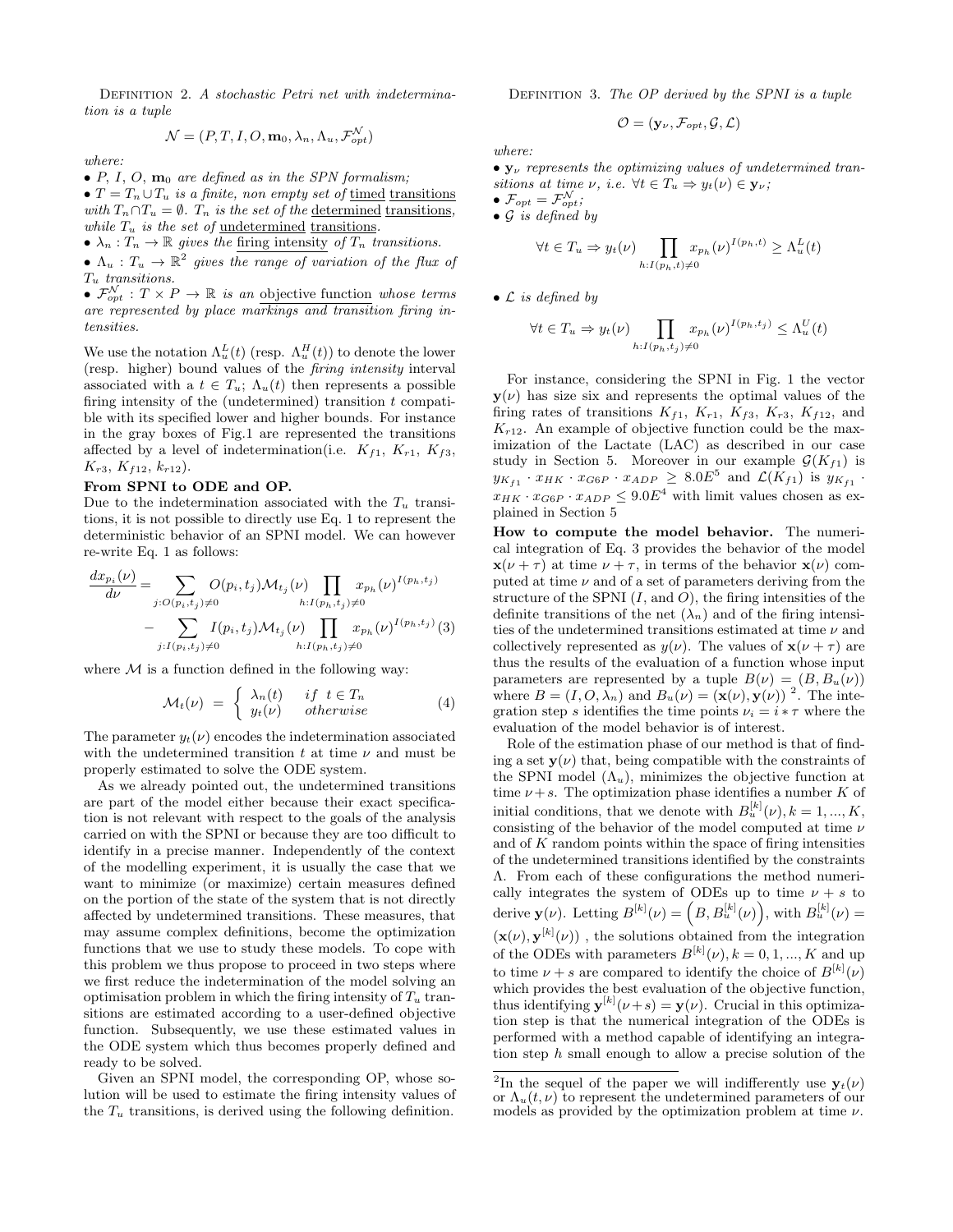Algorithm 1 Algorithm to solve ODE system with Indetermination

|    | 1: function SOLVEODEI(ODEI, $G, \mathcal{L}, \mathcal{F}_{opt}, \tau$ , FinalTime)             |  |  |
|----|------------------------------------------------------------------------------------------------|--|--|
| 2: | $\nu = 0.0;$                                                                                   |  |  |
| 3: | ODEI.Init(Value);                                                                              |  |  |
| 4: | while ( $\nu \leq FinalTime$ ) do                                                              |  |  |
| 5: | print(time, Value);                                                                            |  |  |
| 6: | $Rate_{T_u} = SolveOpt(Value, ODEI, \nu + \tau, \mathcal{G}, \mathcal{L}, \mathcal{F}_{opt});$ |  |  |
| 7: | $Value=ODEI.SolverODE(Value, \nu + \tau, Rate_{T_u});$                                         |  |  |
| 8: | $\nu + = \tau$ ;                                                                               |  |  |
| 9: | end while                                                                                      |  |  |
|    | $10:$ end function                                                                             |  |  |

ODEs during these "tentative" evaluations that are used to select the firing intensities of the undetermined transitions.

In general, this whole method is repeated for each time point  $\nu_i$  starting from  $\nu_0 = 0$ . However, solving the OP for each value of  $\nu_i$  can be excessively costly and we can thus reduce this computational effort by identifying a time interval  $\rho$  that is a multiple of  $\tau$  and that determines the time points where the optimization is requested. By doing so, if we set  $\rho = m \cdot \tau$ , we assume that for  $m-1$  intermediate evaluation steps the values of  $\Lambda_u(\nu)$  (i.e.  $y(\nu)$ ) remain constant and an approximation is introduced.

Having discussed how to derive from an SPNI model (i) an ODE system with indetermination (see Eq.3), and (ii) an OP (see Def.3), we can devise an algorithm which combines them to derive the model behavior.

The pseudo-code of this algorithm is shown in Alg. 1. It takes as input the ODE system with indetermination (i.e. ODEI), the OP (i.e. described by functions  $\mathcal{G}, \mathcal{L}$  and  $\mathcal{F}_{opt}$ ), the step size used for the optimization schema (i.e.  $\tau$ ), and the final time (i.e.  $FinalTime$ ). The output of the algorithm is represented by the values generated for each system entity at different time points (i.e.  $\nu_i$ ). In details, the method  $Init()$  at line 3 initializes the vector *Value* encoding the initial values assumed for all the entities of the model. Then, the code from line 6 to line 8 is repeated until the time horizon is not reached. In each iteration the function  $print()$ is called to print the current values of the system entities. Subsequently, the function  $SolveOpt()$  solves the optimisation and returns an estimated value for each  $T_u$  transition. It takes in input the current values of the entities (i.e. Value), the final time in which the objective function will be evaluated (i.e.  $\nu + \tau$ ), the ODE system (i.e. *ODE*), and a set of functions encoding the OP (i.e.  $\mathcal{G}, \mathcal{L}$  and  $\mathcal{F}_{opt}$ ). The functions  $\mathcal G$  and  $\mathcal L$  are used by the optimization solver to test if a new vector y, randomly generated according to the parameter constrains, is a feasible solution. Indeed the functions  $\mathcal G$  and  $\mathcal L$  verify if **y** satisfies the inequality constraints. The function  $\mathcal{F}_{opt}$  is instead called by the optimization solver to compute the value of the objective function associated with a feasible vector y. This function, takes as input the vector y, the current values of the entities (i.e. Value), the ODE system (i.e. ODE), and the final time in which the objective function must be evaluated (i.e.  $\nu + \tau$ ). First it computes the quantities values at  $\nu + \tau$  assuming the missing rates to be equal to y. Then, the computed values are used to evaluate the objective function, whose derived value is returned. When the optimization step is terminated returning the rate estimations, the ODE system with indetermination (i.e.  $ODEI$ ) can be solved (i.e. method  $SolveODE()$ ), and the vector Value is updated with the new computed values.

# 5. EXPERIMENTAL RESULTS AND DISCUS-SION

In this section we report a case study to illustrate how our approach can be used to investigate the metabolic behaviour of cancer cells. The model represents the glycolytic pathway in a generic human cell. It is inspired by the model presented in [9], which describes glycolysis in human red blood cells. In physiological conditions glycolysis leads to a consumption of Glucose (GLC) and a progressive production of Pyruvate (PYR) and energy, in the form of Adenosine Triphosphate (ATP). Then, in the presence of oxygen, PYR is metabolised by other pathways to generate the majority of the energy consumed by the cell. In absence of oxygen, PYR is converted to LAC without further energetic yields. Differently form normal cells, cancer cells exhibit an enhancement of glycolysis and production of LAC even in the presence of oxygen, Warburg Effect [7]. This phenomenon inspired the experiment discussed below. The model is characterized by fourteen metabolic reactions, the related equations are reported in the first column of the Table in Fig. 2, and it can be graphically described by the SPN model in Fig. 1 where place names are chosen to recall the corresponding biological compounds.

Our implementation. The experiments have been performed using a prototype implementation of the proposed method integrated in the GreatSPN framework [1]. With this extension, GreatSPN allows the generation of an ODE system with/without indetermination from an SPNI model, and then the R environment is used to compute its solutions. In particular the deSolve library is used to solve the ODE system, while GenSA library to solve the OP.

As already pointed out, in cancer cells the metabolism is characterised by the Warburg Effect [7]. Moreover, it has been recently shown that cancer cells preferentially rely on specific isoforms of their metabolic enzymes. In particular, it seems that isoforms of Hexokinase (HK), Phosphofructokinase (PFK) and Pyruvate Kinase (PK) may have an eminent role in the deregulation of cancer metabolism [13]. Despite these discoveries, it is still complicated to characterize the in vivo kinetics of these isoforms. Conditioned by these constraints, we chose to set the reactions involving HK, PFK and PK as undetermined transitions, i.e deficient of a complete list of regulators, of its mathematical expression and its parametrization. Our approach is here used as an attempt to acquire a deeper understanding of these metabolic dynamics. The idea is to use an objective function that encodes the Warburg Effect in every type of cancer at every possible tumour stage. For this reason the firing intensities  $K_{f_1}, K_{r_1}, K_{f_3}, K_{r_3}, K_{f_{12}}$  and  $K_{r_{12}}$  were allowed to vary in a wide range that agrees with biological knowledge. This was formalized as the maximization of LAC production at every integration step.

Fig. 3 shows the evolution of LAC over time. The black line represents the results of the model of a normal cell, where all parameters are well characterized. Blue triangles show the time evolution of LAC when uncertainty is applied. It can be noticed that this objective function is able to drive the system to accelerate LAC production. Even if the difference might not seem large enough to represent the Warburg Effect, we point out that these diagrams show the behaviour of our model for a very short time interval. Fig. 4 shows the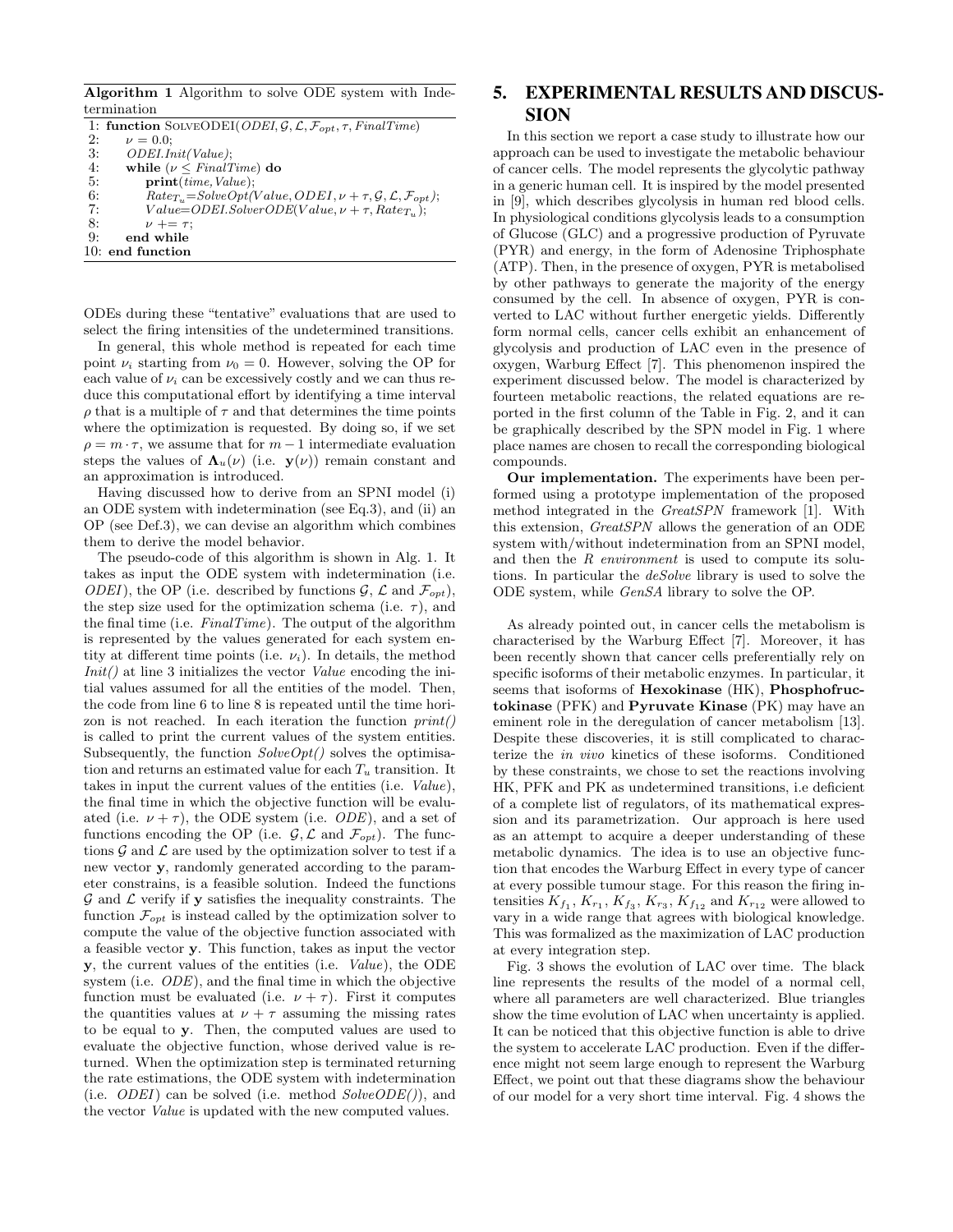

Figure 3: Behaviours of place  $LAC$  Figure 4: Behaviours of place  $F6P$ 



Figure 1: Case study: Glycolysis in Homo Sapiens.



| <b>Reactions</b>                                                                                          | <b>Rate Equations</b>                             | <b>Initial Marking</b>                                                                                       |
|-----------------------------------------------------------------------------------------------------------|---------------------------------------------------|--------------------------------------------------------------------------------------------------------------|
| $HK + GLC + ATP \cong HK + G6P + ADP$                                                                     | $Kf_1 = 6.48E + 05$ , $Kr_1 = 4.9E + 03$          | $GLC_0 = 5E + 03, HK_0 = 4$                                                                                  |
| Kf2<br>$PGI + G6P + ATP \rightleftharpoons PGI + F6P$                                                     | $Kf_2 = 1.15E + 03$ . $Kr_2 = 2.68E + 03$         | $G6P_0 = 0$ , $PGI_0 = 8E + 03$                                                                              |
| K C<br>$PFK + F6P + ATP \rightleftharpoons PFK + FBP + ADP$                                               | $Kf_3 = 1E + 09, Kr_3 = 8.47E + 04$               | $F6P_0 = 0.PFK_0 = 10$                                                                                       |
| $ALD + FBP \cong ALD + DHAP + GAP$                                                                        | $Kf_4 = 1.46E + 02, Kr_4 = 1.18E + 00$            | $FBP_0 = 0, ALD_0 = 2E + 04, DHAP_0 = 0$                                                                     |
| $TPI + GAP \rightleftharpoons TPI + DHAP$                                                                 | $Kf_5 = 7.93E + 00$ . $Kr_5 = 4.53E - 01$         | $TPL_0 = 2E + 06$ , $GAP_0 = 0$                                                                              |
| $GAPDH + GAP + NAD^{+} \rightleftharpoons GAPDH + BPG13 + NADH$ $Kf_6 = 1.42E + 05$ , $Kr_6 = 5.28E + 06$ |                                                   | $GAPDH_0 = 4E + 02, NAD_0^+ = 1E + 04, NADH_0 = 0$                                                           |
| $BPGM + BPG13 \ncong BPGM + BPG23$                                                                        | $Kf_7 = 1E + 08$ , $Kr_7 = 1E + 05$               | $BPGM_0 = 5, BPG13_0 = 0$                                                                                    |
| $BPGF + BPG23 \ncong BPGF + PG3$                                                                          | $Kf_8 = 6.84E + 02$ , $Kr_8 = 1E - 09$            | $BPGF_0 = 1E + 02.BPG23_0 = 0$                                                                               |
| $PGK + BPG13 + ADP \ncong PGK + PG3 + ATP$                                                                | $Kf_9 = 2.61E + 04$ , $Kr_9 = 1.45E + 01$         | $P G K_0 = 1E + 02$                                                                                          |
| $PGM + PG3 \cong PGM + PG2$<br>$K = 10$                                                                   | $K f_{10} = 5.38E + 01$ , $K r_{10} = 7.92E + 00$ | $PGM_0 = 9E + 05$ , $PG3_0 = 0$                                                                              |
| $ENO+PG2 \cong ENO+PEP$                                                                                   | $Kf_{11} = 5.82E + 02, Kr_{11} = 3.44E + 02$      | $ENO_0 = 1E + 05, PG2_0 = 0$                                                                                 |
| Kf17<br>$PK + PEP + ADP \equiv PK + PYR + ATP$                                                            | $Kf_{12} = 5.17E + 02, Kr_{12} = 5.17E - 01$      | $PEP_0 = 0.PK_0 = 9E + 03.$                                                                                  |
| Kf13<br>$LDH + PYR + NADH \cong LDH + LAC + NAD^{+}$<br>Kr13                                              |                                                   | $Kf_{13} = 1.04E + 03$ , $Kr_{13} = 2.34E + 00$ $PYR_0 = 1E + 02$ , $LDH_0 = 4E + 02$ , $LAC_0 = 3.5E + 03$  |
| Kf14<br>$ATPase + ATP \equiv ATPase + ADP$<br>Kr14                                                        |                                                   | $Kf_{14} = 9.74E - 01$ , $Kr_{14} = 9.74E - 04$ $ATPase_0 = 1E + 02$ , $ATP_0 = 7E + 02$ , $ADP_0 = 5E + 02$ |

Figure 2: Table: Reactions, Equations and Initial marking of glycolysis in Homo Sapiens.

rapid accumulation of Fructose 6-Phosphate (F6P) in the normal cell model compared to a more balanced productionconsumption dynamics in the cancer model. F6P, a high glycolitic intermediate, increases as a direct consequence of GLC degradation and is later processed by PFK. It is then significant to see which parameters the optimizer independently chooses to tune in order to maximize its objective function. While parameter values of HK and PK did not vary markedly if compared to the normal cell model (data not shown), the highest difference regarded PFK. Many articles as [16] have demonstrated that PFK kinetics is highly non-linear and depends on many allosteric interactions. Our results seem to reinforce the Mulukutla's thesis [16] that the regulation of PFK activity has a crucial impact on the glycolitic flux and may be relevant to explain metabolic alterations in cancer.

Discussion. It is important to observe that our approach differently by dFBA and CM allows us to define objective functions that may mimic the behaviours experimentally observed, as the LAC maximisation. Moreover, our proposed approach does not assume the steady state of the intracellular metabolites as in dFBA, and it does not require a full understanding of model kinetics as in CM. Finally, unlike PE it is not limited by the lack of experimental data, as